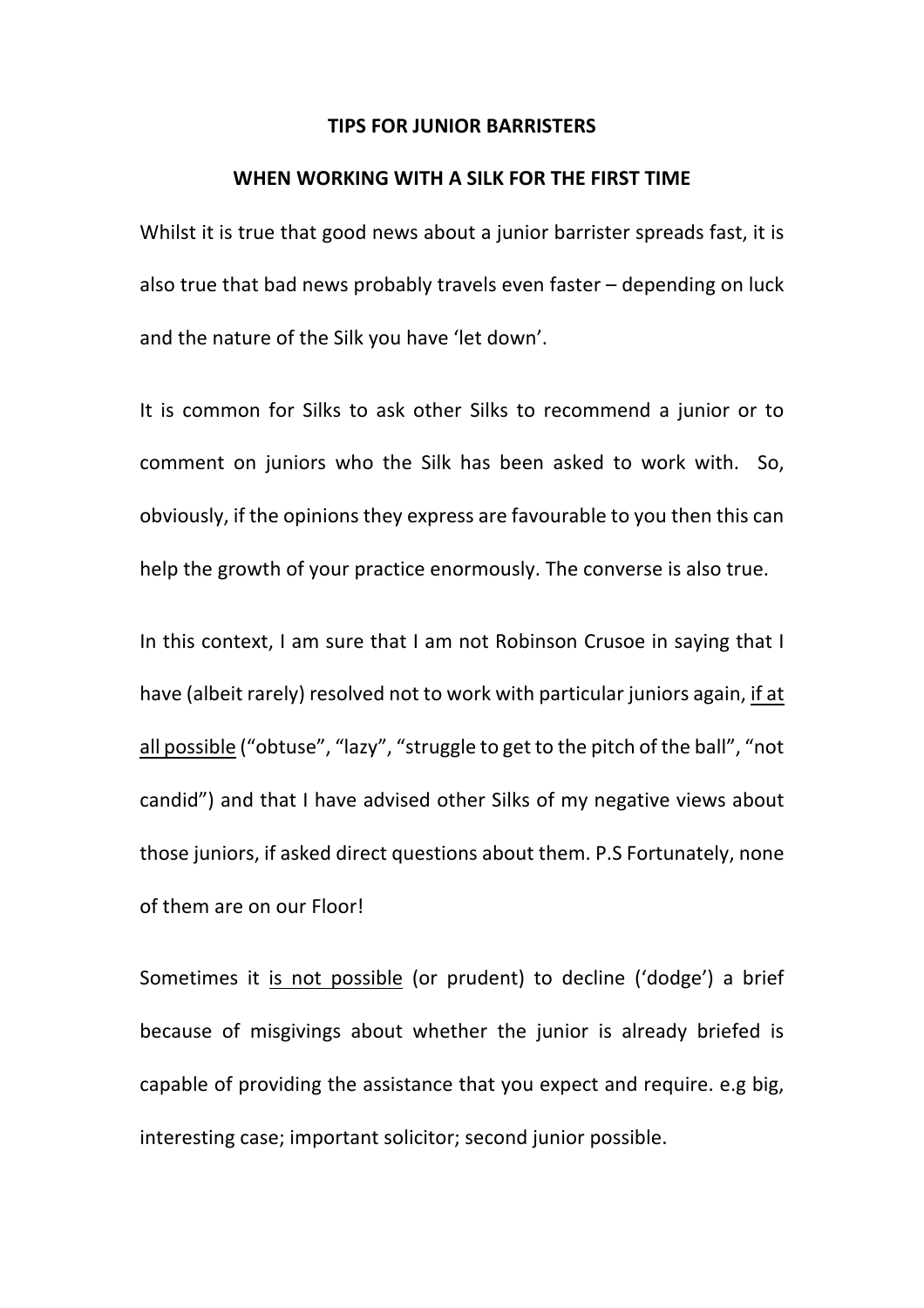The consequence of the above is that all barristers, but especially new barristers who are seeking to build or expand their practices by working with Silk, should take the following steps:

- (a) Whether directly (i.e. ask the Silk) or indirectly (i.e. ask the solicitor and/or colleagues at the Bar who have worked with that Silk), get the "goss" on the particular Silk in terms of how they like to work e.g. at one end of the spectrum, are they prone to do everything themselves and see the junior as providing only ancillary services on a needs basis or, at the other end of the spectrum, expect the junior to do the lion's share of the work including drafting written submissions and perhaps (gulp) even preparing questions for crossexamination.
- (b) In effect, this involves ascertaining why the Silk wants a junior in the first place. In an ideal world, the Silk should be self-aware and hence volunteer this information hence making the 'new' junior's 'assimilation' into the team easier and quicker. Furthermore, if not volunteered, find out preferably by direct means and/or indirectly (as indicated above) about any particular things 'to do' or 'not to do' when working with the Silk in question.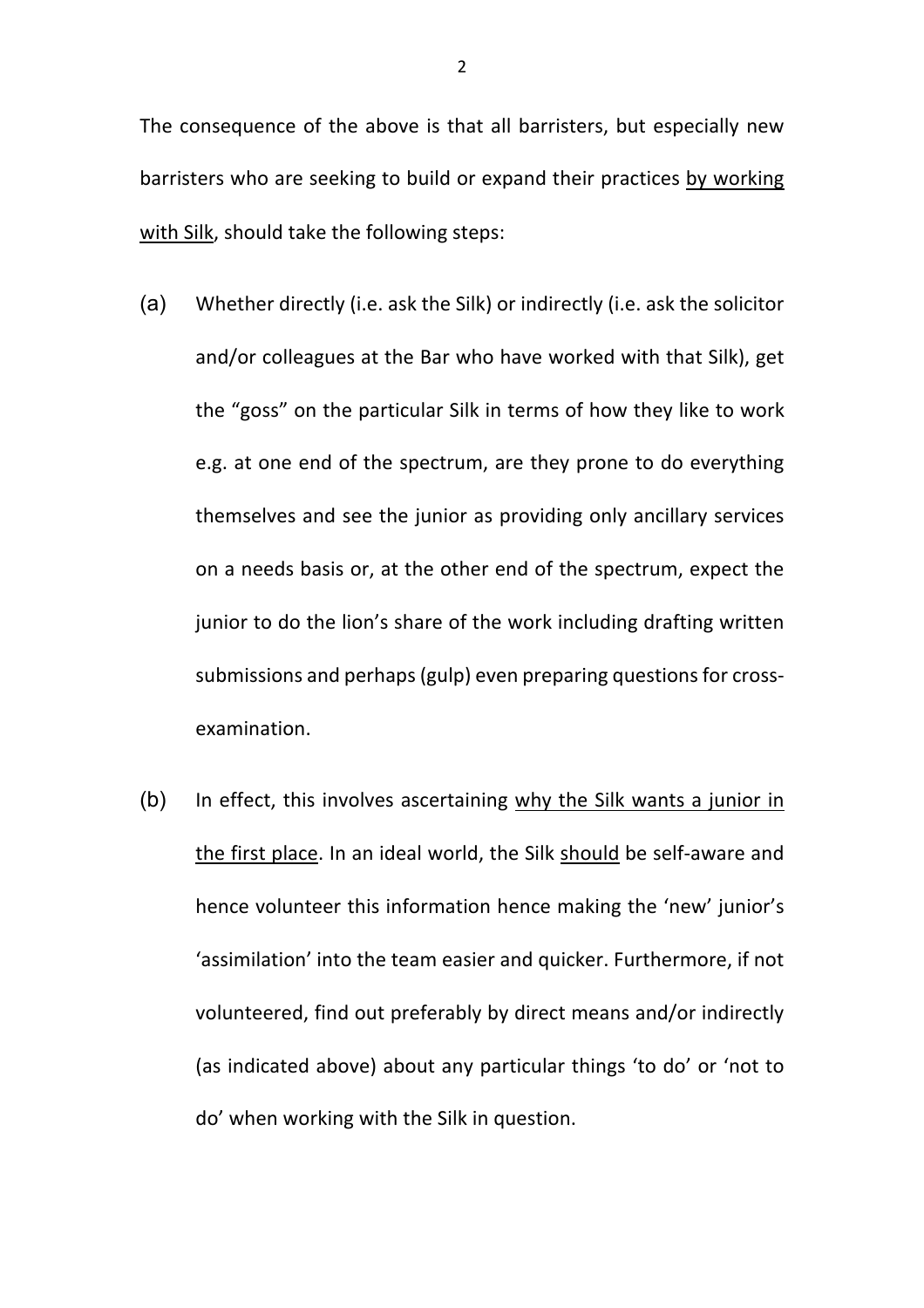### **Dos & Don'ts when Working with a Silk**

It is because all Silks are different, that the exercise contemplated in (a) and (b) above, needs to be undertaken with each and every Silk that you are asked to work with for the first time.

From my experience (see Schedule), things that juniors should do are as follows:

- (1) When offered a brief to work with me, then before you accept it, be realistic when assessing whether you are confident and realistic that you have the time necessary to do what is likely to be required to work it up and run it to conclusion. If you are not confident that you are truly "available", then say so and decline the brief. Such candour will help you, not hurt you.
- (2) Once briefed, pull out all stops to understand the facts of the case and to commence working on your own very detailed chronology of those facts (ie. do not rely on chronologies prepared by others) with cross references to the evidence, such that I can ask questions about the facts and sequence of events with confidence that I will get reliable answers – and hence save myself a significant amount of my own time in ascertaining the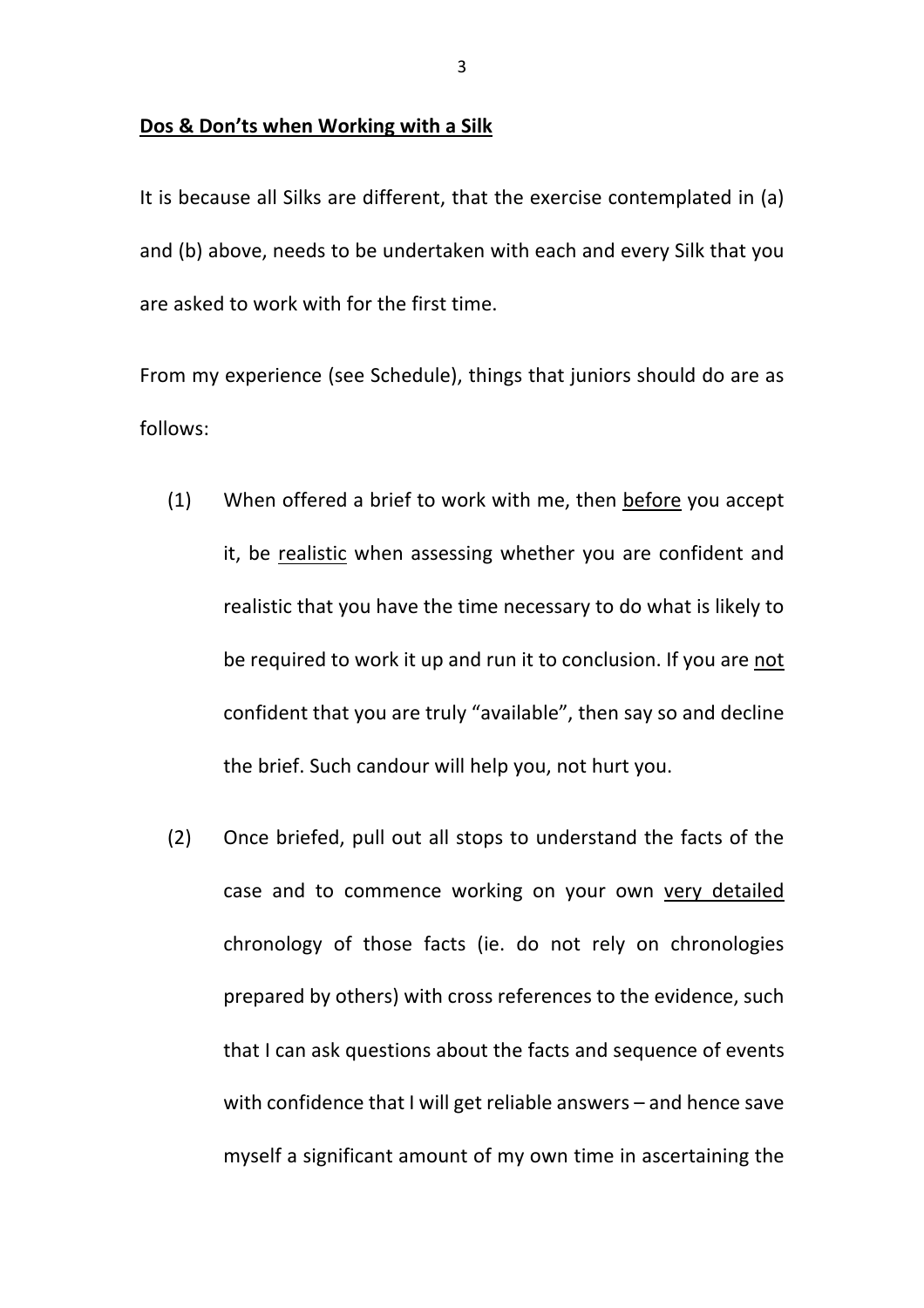answers to those questions. The key to most cases is found in the chronology.

- (3) To be candid with me at the outset if any unavoidable time or other constraints exist/have arisen that will interfere with your ability to work on the case. This will enable me to make or revise decisions about when the preparation can be done (either jointly or separately) and the extent to which I can afford to delegate particular areas of preparation to you.
- (4) If you agree to perform any task, then complete what you have agreed to do on time and to the best of your ability (i.e. not once-over lightly to get it off your table). This is particularly important in the context or the preparation of draft submissions.
- (5) In the days prior to any trial (especially in a complex matter where many documents may need to be shown to a witness and/or otherwise tendered), if I do not volunteer it, invite me to tell you the likely sequence in which I will deal with particular topics (especially during cross-examination) and the documents that I intend to use/tender. Then work closely with the solicitors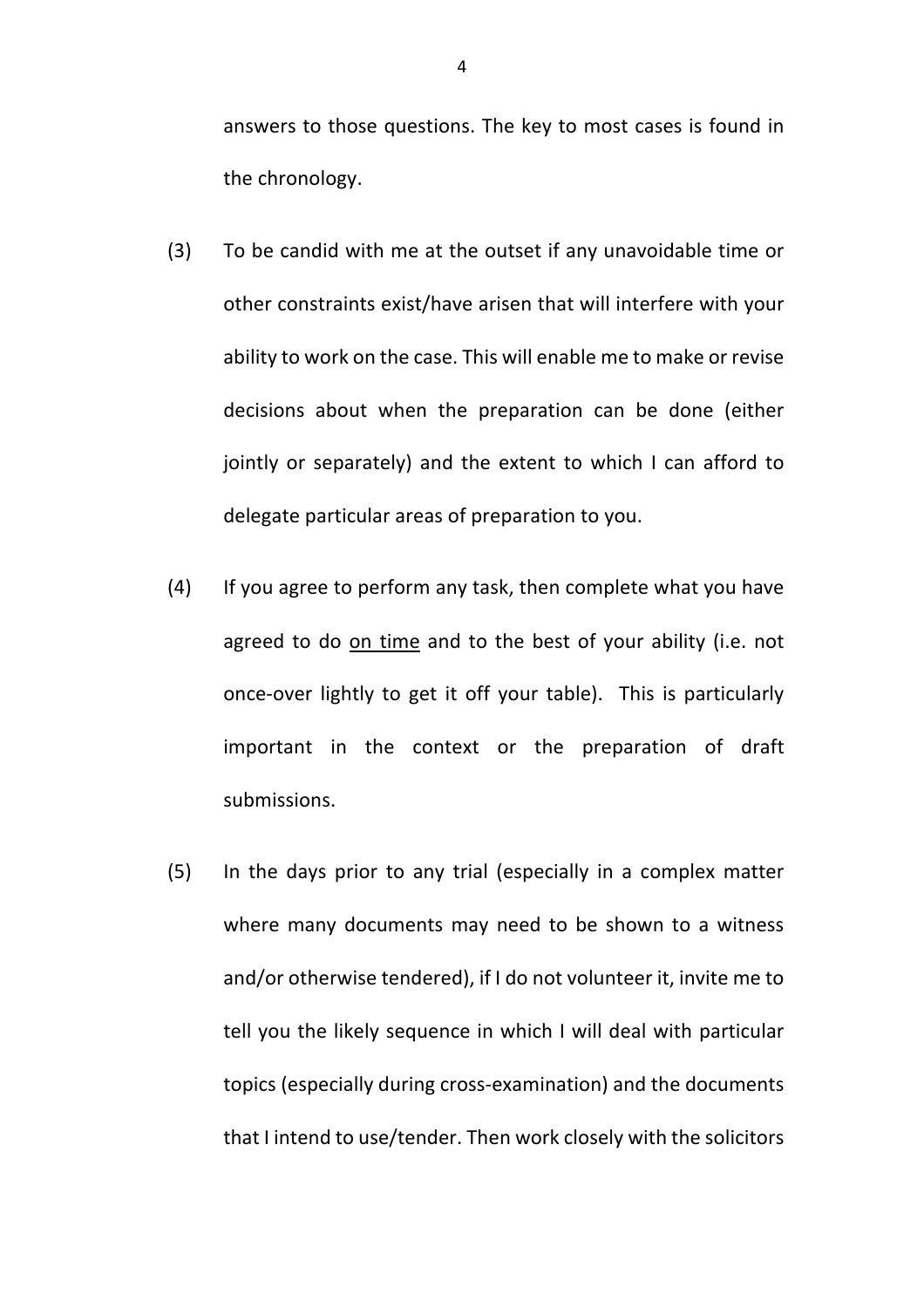to ensure that sufficient copies of those documents are in Court and readily accessible. ie. not buried in a huge suitcase in the back of the Court.

(6) At the trial, be on top of all the proposed evidentiary material such that you can anticipate what is coming next and you have the materials at hand to give to me as and when I need them (without the need for me to stop and ask for them).

Whilst the above list of 'dos' clearly reveal many of the things that I do not want juniors to do, nevertheless, let me state them separately because they are probably more important than the "dos" (in terms of the junior's future work with me and perhaps other Silks).

 $(1)$  do not mislead with me – for example, do not tell me that you have set aside the next 3 days to work on the matter (a representation that I am likely to place great reliance on when planning my own preparation). It is highly likely that I will find out that you already had other work on that you needed to do in that period (but did not reveal this) or, worse still, took a new matter in those preparation days (without seeking my ok to do so). I regard such behaviour as unprofessional, not only because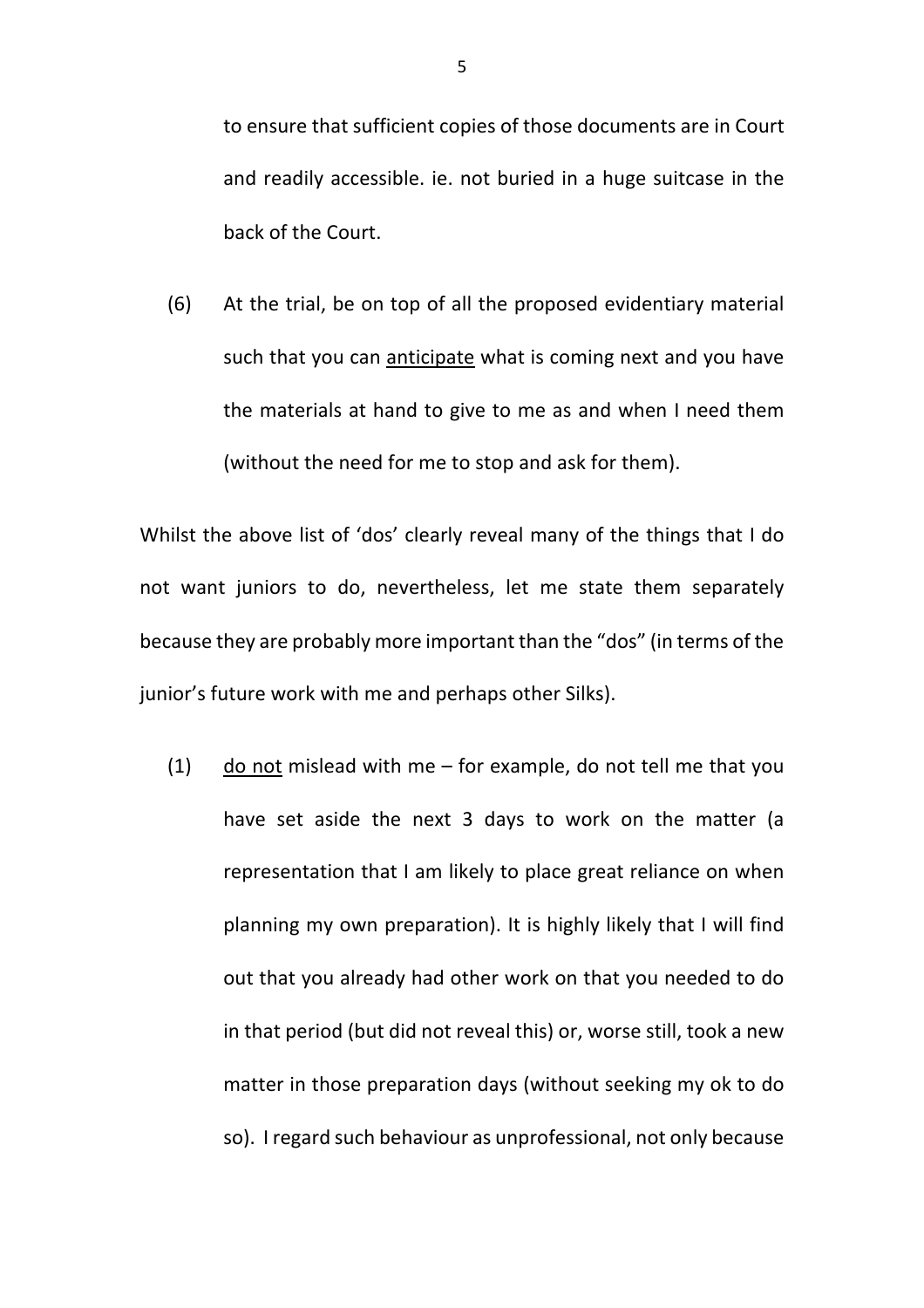it is dishonest but also because it will inevitably put greater pressure on me and I will be disappointed (if not angry) about being put under more pressure than I usually face as the lead counsel in the matter. It is also a slight to my intelligence for a junior to think that they can "get away with" this conduct as, in my experience, in 9 out of 10 cases where it occurs, it will be discovered e.g. by simple enquiry to the Clerk: "Where is X? S/he said that s/he would be here to work on our case today?" Clerk: "He/she took a matter in the District Court – back at 4.30pm", or by clear deduction when work due from you, does not materialise.

- (2) More generally, do not make "promises" that you either know or at least suspect you will not be able to keep e.g. agree to prepare detailed draft written submissions by X for me to settle, then fail to do so or, worse still, provide me with "rubbish" a day or two before the submissions are due to be filed and served, leaving me with the daunting task of completing now urgent submissions, essentially from scratch.
- (3) Do not be "backward in coming forward" with your own views on particular legal questions or issues in the case and especially

6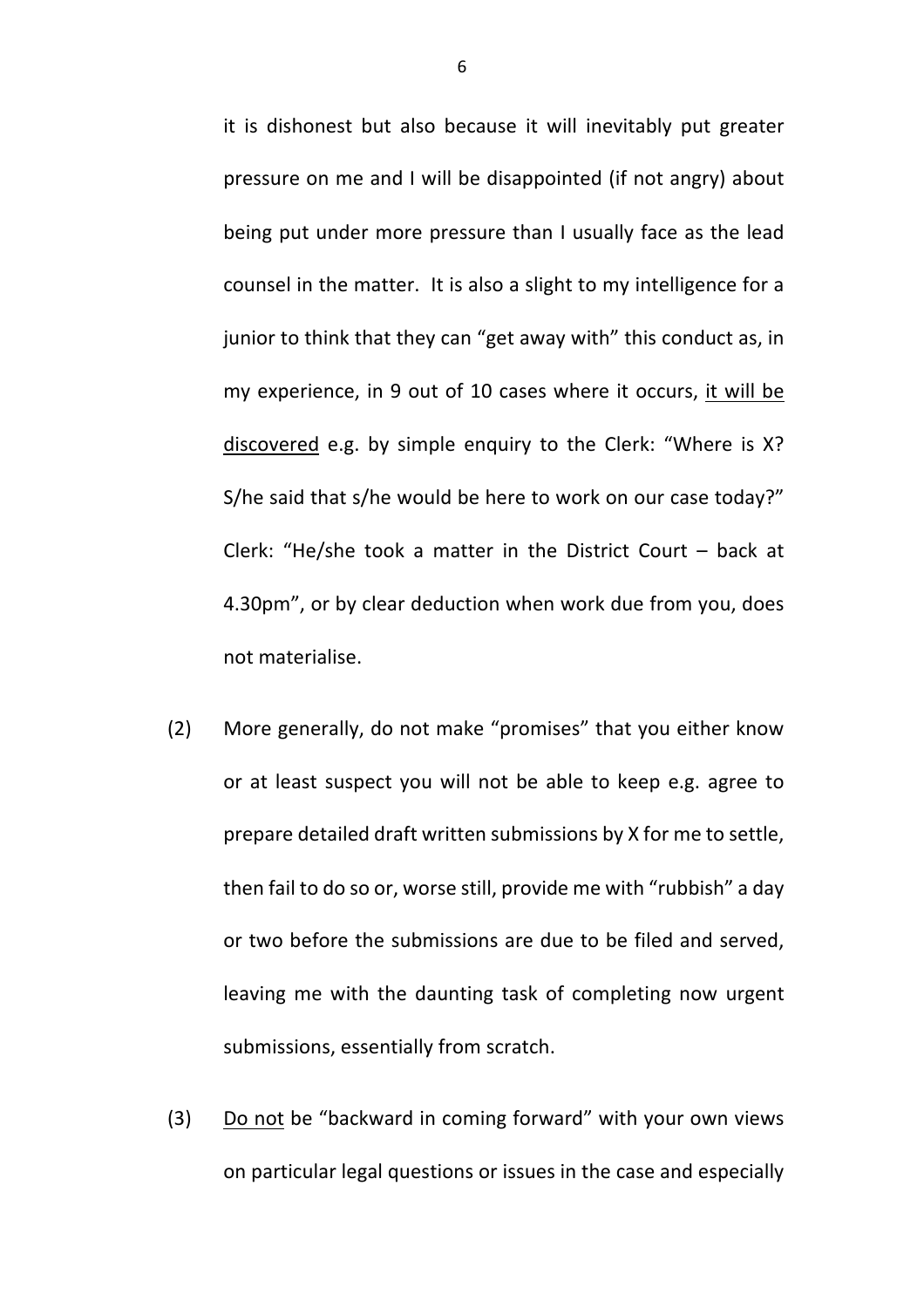so if you disagree with or doubt the correctness or wisdom of the views that I have expressed either in a proposed pleading or in preparing the matter for trial or even during the course of the trial (but only at appropriate times).

(4) Once a trial is underway, do not assume that "your work is done", or principally done, so that you have the luxury of "tuning" out" (thinking about or working on something other than the particular subject or issue being dealt with at the particular time). The opposite is the truth. Ie. you must be 150% attentive and vigilant ie. as if you were running the case eg. aspire to be attuned enough to say things like: "Ask him X again – I think he can will crack this time". If you are NOT, then you may crash and burn. For instance, (preferably) during the trial, prepare a detailed index to the transcript and avoid being in a position when asked by me: "What is the Exhibit number for document Y?", "What was it that the judge/witness just said?" or "Did our opponent just concede proposition  $X -$  did I hear him right?" where you answer by saying "Sorry, I wasn't paying attention" or "I was looking at something else" or "I don't know".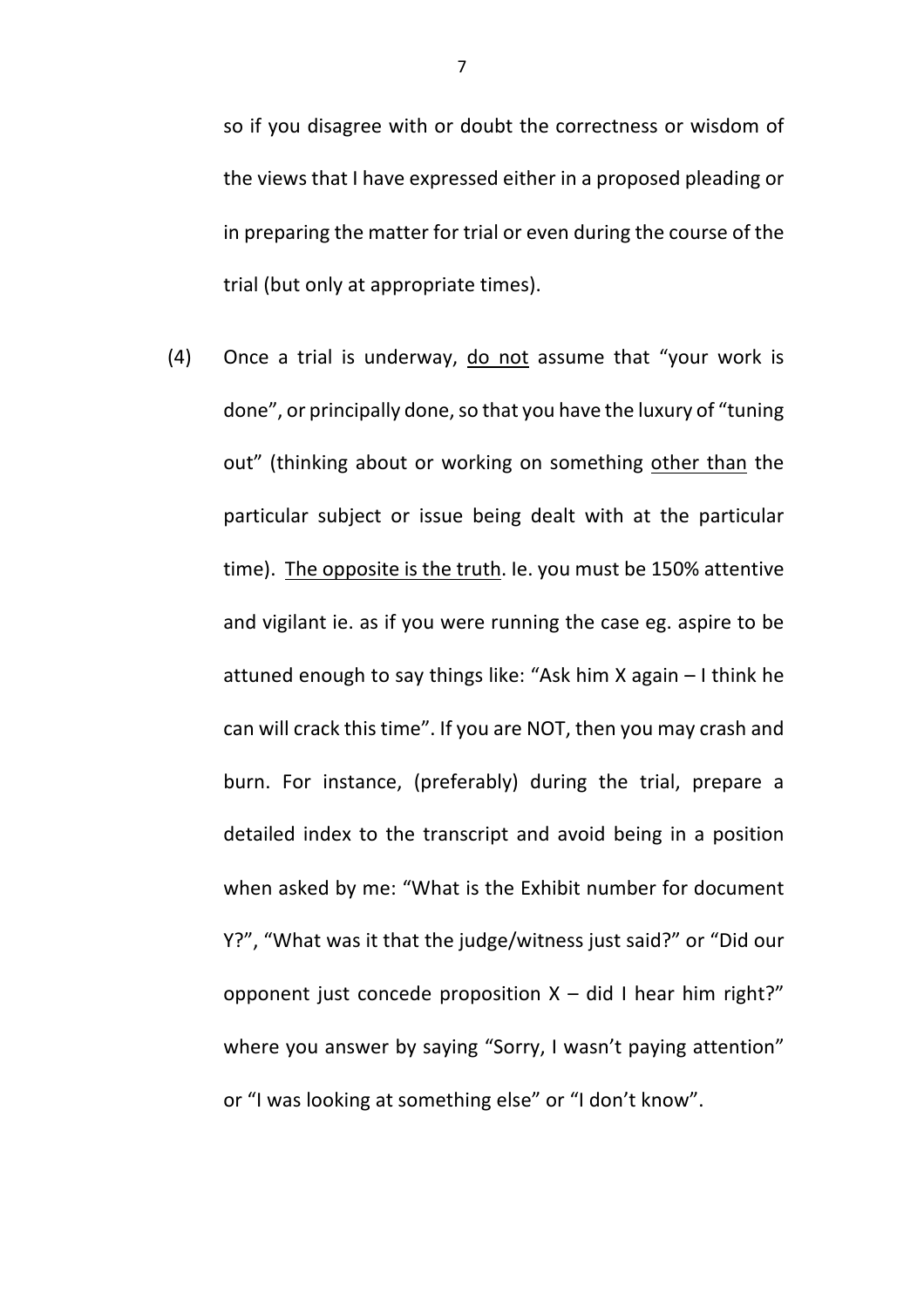(5) At the other end of the spectrum, be cautious about interrupting me when I am on my feet (especially in cross-examination), unless you are confident that I need to hear what you have to say, right then and there (rather than during the next formal or informal break in proceedings) eg. "What you just said is wrong or misleading" versus "Do you want a drink of water?" Do not provide a barrage of post-it notes stuck to the lecturn in front of me, containing your latest thoughts that I cannot read or otherwise make sense of.

Whilst Bret Walker SC suggests this should occur in the real world, in an ideal world, the junior should aspire to be in a position to stand up and carry on with the case should the Silk be unable to attend or to continue, for any reason (eg. like Steele QC once told Kenzie and me). This highlights the need for juniors to know the case and the issues at least as well as the Silk does, have a good sense of what is sought to be proved (or rebutted) and an even better sense of the risks to which the client is exposed and the pitfalls that must be avoided, if at all possible.

Silks can help with this education and preparation for you to take over eg. "If you were cross examining Y, what would you focus on"?; "In closing, what would you emphasise?"; "What are their best points against us -

8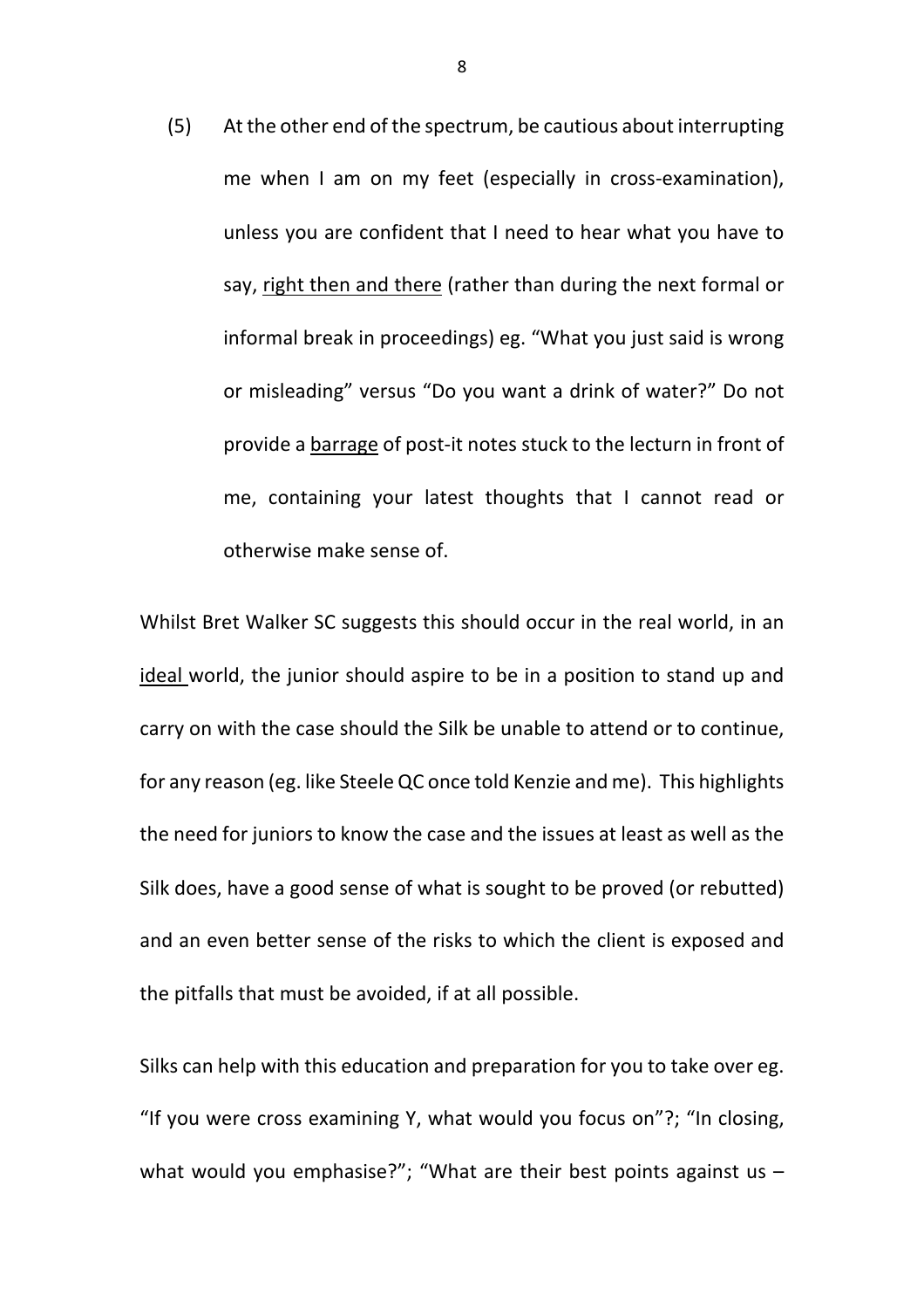how do we overcome them?"; "Would you like to cross-examine X or Y?" (if the client is happy).

In reflecting on why the above dos and don'ts matter to me, it has become apparent that what I want and need, is a junior(s) to take the pressure off me, who is my trusted backup/backstop, especially with respect to the facts and the relevant law. eg. if I say: "Your Honour, our research suggests there are no cases on this point"  $-$  you better be right!!

I want to be able to focus on those aspects of the matter that I regard as critical (and non-delegable).

I want someone who can make an active contribution as part of a team (not just seek to ride on my coat tails), to deliver the best outcome that we can for the client consistent with professional ethics whilst, at the same time, providing maximum assistance to the Court, given that we are Officers of the Court. If there appears to be any tension in this context – the choice is clear (we do not need the answer to this  $-$  do we?)

Whilst there are many exceptions, in my view, when 'two counsel' are engaged, the norm should be that the junior is to do as much of the preparation work as possible. This is cost effective for the client as it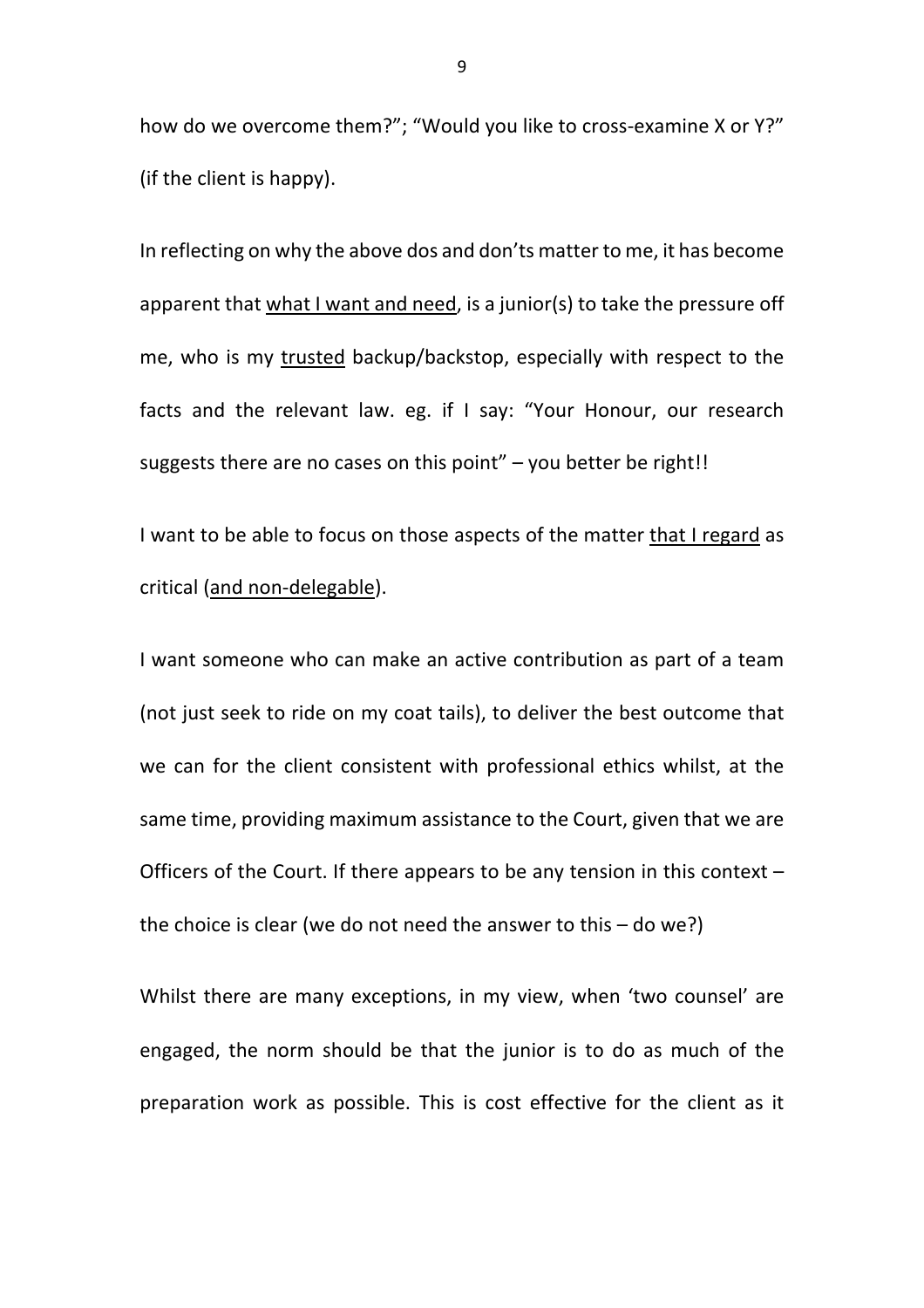(hopefully) means that the Silk need only spend a short(er) time 'settling' their work and the junior fees useful and valued.

However, this division of labour can only come about once the Silk has developed sufficient trust in the Junior's work ethic and work quality to trust them to undertake the bulk of that work. So move quickly to develop that trust by volunteering to do X and Y and do it well.

As I indicated above, all Silks are different and the nature of their practices can vary greatly, such that what is needed from or desired of juniors may also vary wildly. Accordingly, what follows below is a summary of the "dos and don'ts" for juniors that other Silks and some juniors on this Floor have identified.

It is to be noted that, having seen my list, no-one has taken umbrage with my views (except re the stickers) but they have provided some helpful restatements or 'variants on the theme' and some important additional 'dos and/or don'ts', from their perspective, namely:

- 1. Be reliable, "be there in body and spirit" at all times;
- 2. Work on the case as if it was your own ie. as if you are presenting it.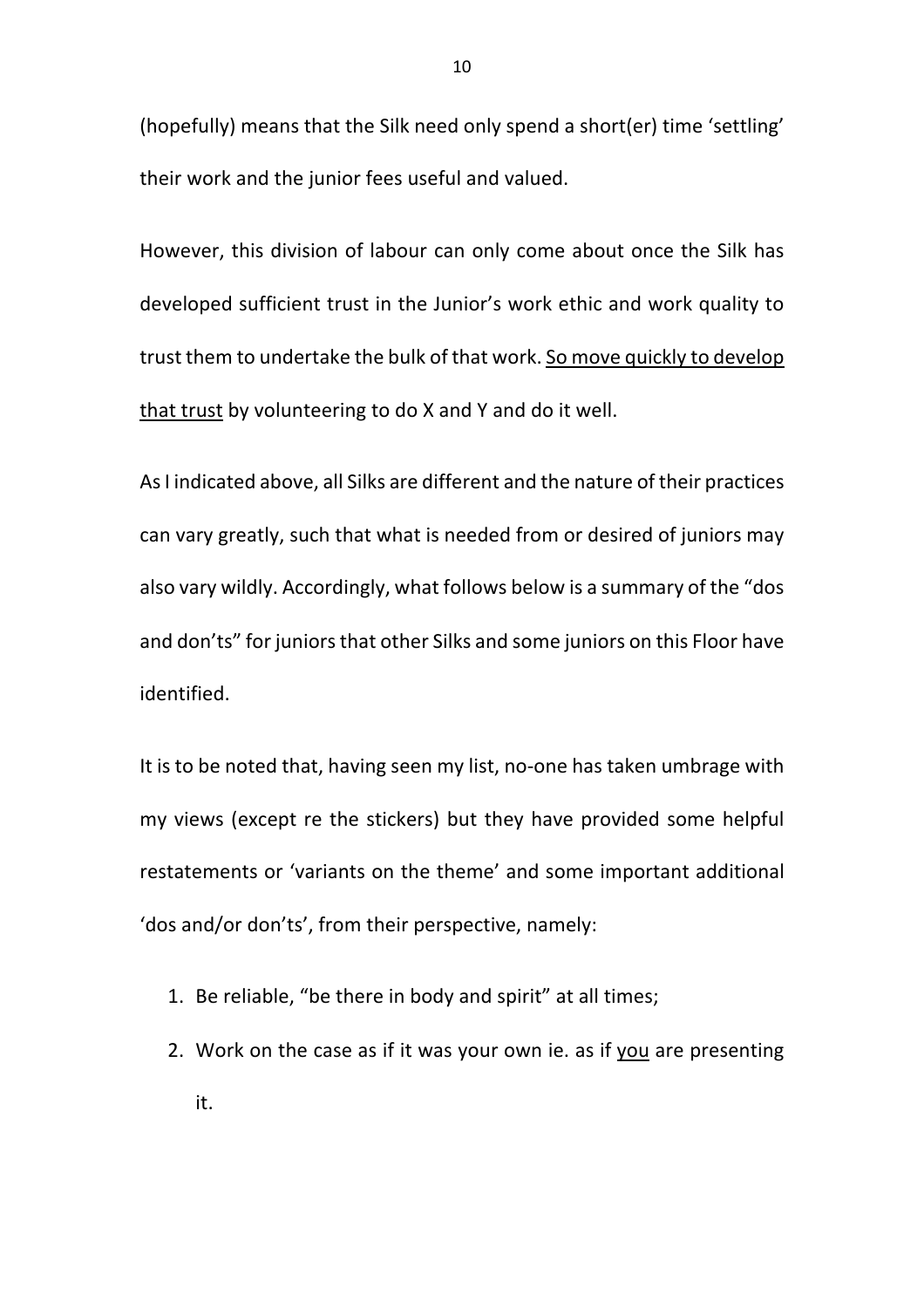- 3. Be candid do not agree with your leader out of fear or to be polite (vomitus) or to get along.
- 4. Be clear even if the Silk is not as to who is doing what, to ensure you have valuable things to do, to avoid duplication and to minimise later criticism eg. "You were to do X by today" or frustration: "I feel like a third nostril."
- 5. Be confident, if not courageous, in your dealings and discussions with the Silk. eg. "I don't think I understand that point – help me"; "I am not sure what it is that you want me to do  $-$  can you tell me again?"; "I am troubled about this/your point  $-$  I am unsure/uncertain that it is correct"; "I think I made some significant mistakes in the trial below, namely…."
- 6. Do not say you have "researched the law" and the position is X or Y or unclear – unless you have conducted fulsome research of the best available internet search engines, and you are confident in your view (do not 'fudge').
- 7. Be proactive at all times eg. once briefed, do not wait for the Silk to call you, call him/her to get the ball rolling: "Hey – I am interested in this – and keen to get started". Do not ask: "When do you want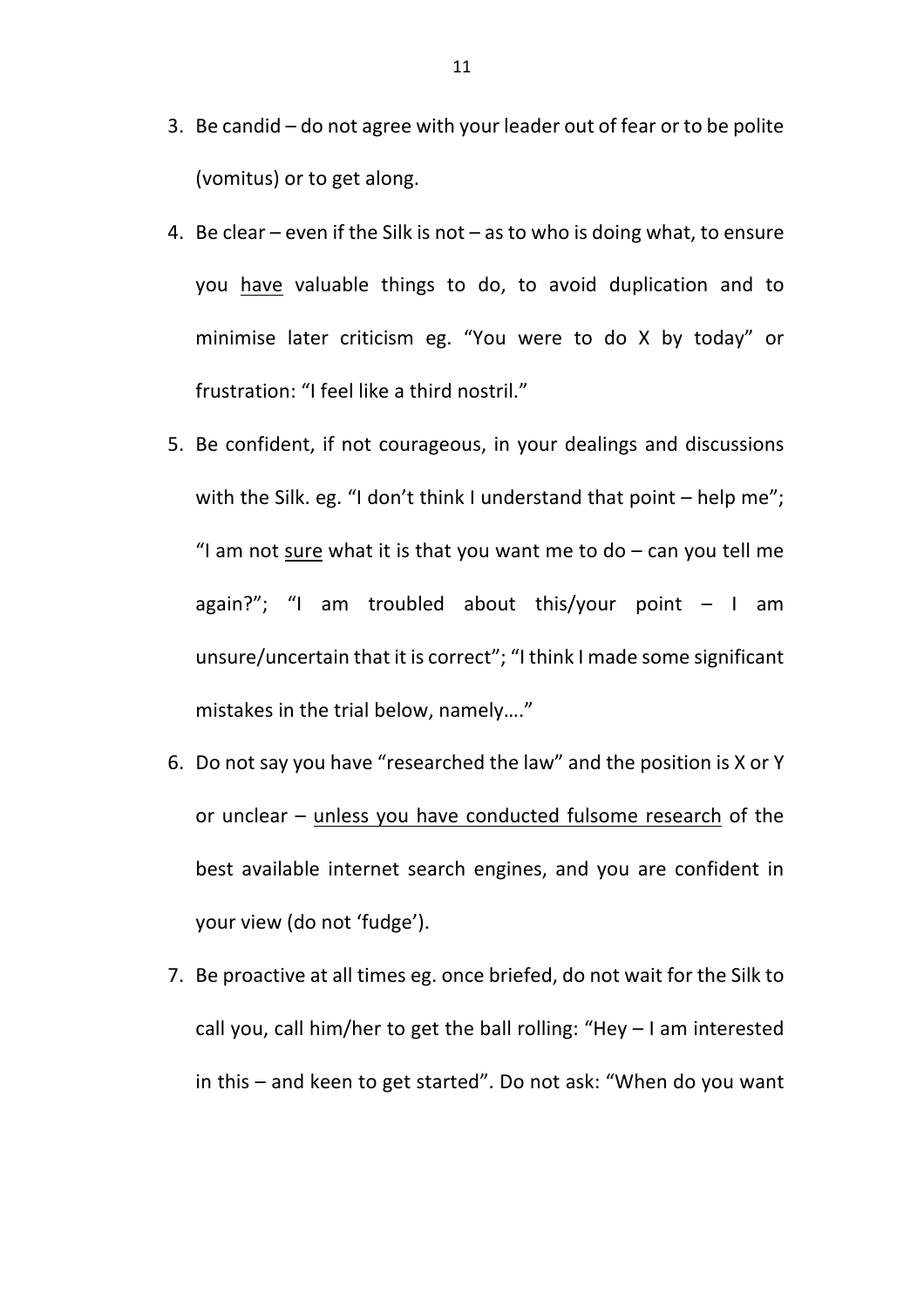me here", ask "What time will you be in?" (as I will be here well before then.) ie. display full commitment.

### Conclusion

Think earnestly about why this Silk wants a junior in this matter and how I can best serve his/her wants/needs and add value.

Ask the questions, both general and specific about the Silk's needs and expectations and then listen closely to the answers and:

- accept and follow the answers that you understand and agree with; and
- query those you do not understand or disagree with.

In the end, this all comes down to self-awareness, the capacity to listen and confidence in your ability to be candid. Develop these capacities and the world of working with Silk is "your oyster" or if things go really well – your oyster farm (or two).

**M J Kimber SC**

**Chambers**

**20 February 2019**